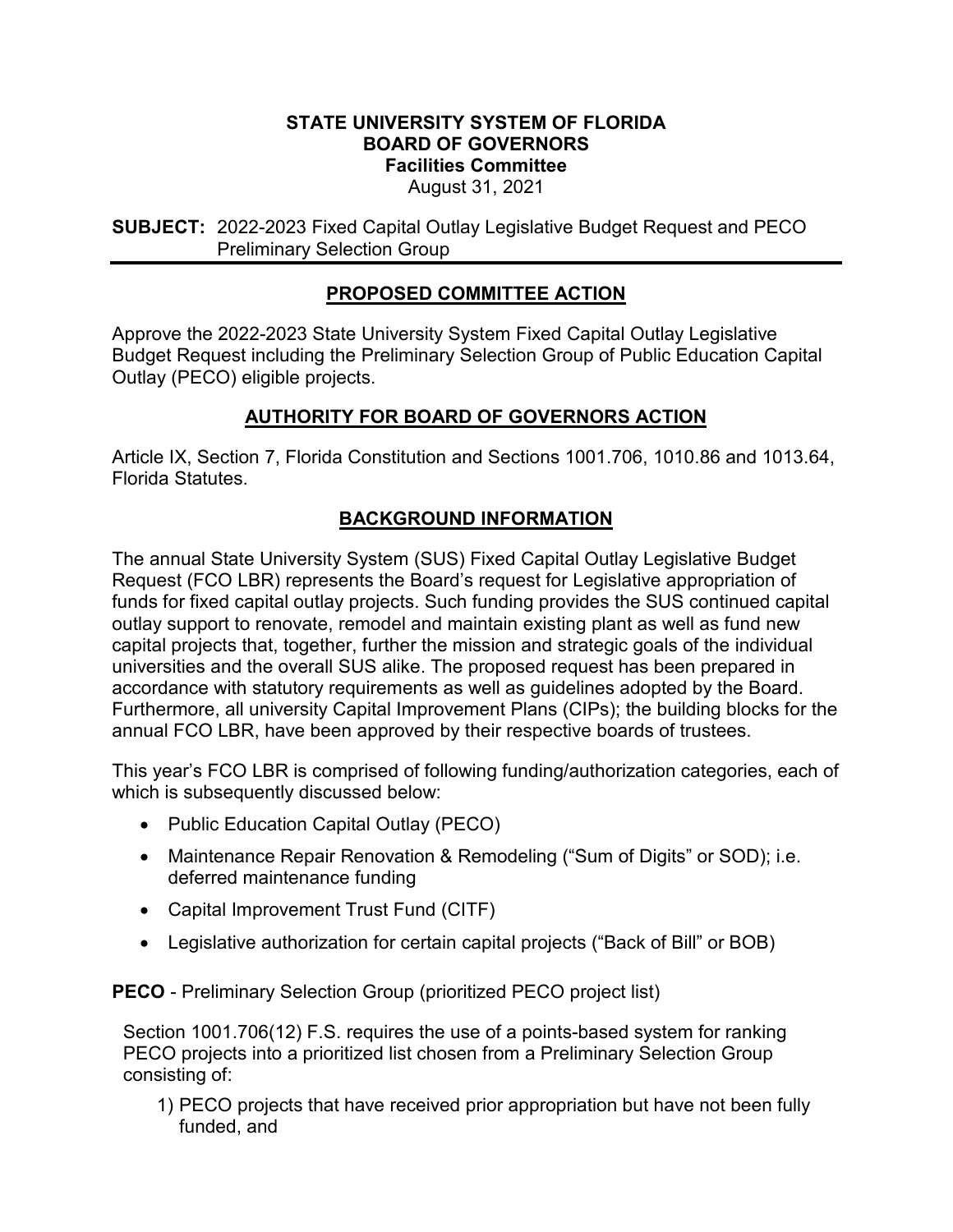2) The top two priorities of each state university.

The scoring methodology and points matrix were approved by the Board in 2019 and have been utilized to satisfactory effect since adoption. The resulting list represents an assessment of projects prioritized and deemed potentially eligible for PECO funding. Any subsequent material amendments to the list will be brought back before the Board for review and approval, as necessary.

This year's list (see attached Preliminary Selection Group) includes 20 projects. Florida Poly is not included, as they did not propose any PECO projects this year, and FGCU and UNF had one eligible project each.

Included in the Preliminary Selection Group chart is a 3-year projection of PECO funding based on estimates adopted at the August 3, 2021 PECO Revenue Estimating Conference and further promulgated by the Department of Education. FY2022-23 (1st) year) indicates approximately \$101.2M to SUS, including \$39.1M in Sum-of-Digits deferred maintenance funding (to be discussed in the next section below), leaving \$62.1M in PECO funding for six (6) proposed capital projects.

Comparatively, last year estimated PECO funding was \$73M, with \$0 Sum-of-Digits and eight capital projects potentially funded by PECO. Ultimately, the Legislature appropriated \$131.4M to fund ten (10) projects.

#### **Maintenance Repair Renovation & Remodeling** ("Sum of Digits" or SOD)

Section 1013.64(1)(a) indicates Sum-of-Digits "*shall be given priority consideration by the Legislature for appropriations allocated to the boards from the total amount of the [PECO] appropriated.*" In FY18-19 and FY19-20, we received \$0 SOD, and last year we did not request it due to limited PECO funds representing a 39% drop (avg.) over the prior two years. This year's estimated PECO of \$101.2M is an increase over last year (\$73M), and deferred maintenance is a continued, growing concern within the SUS. As such, this year's FCO LBR includes a request for \$39.1M SOD to help address deferred maintenance.

A chart reflecting the pro-rata allocation to each university is attached, for reference.

### **Capital Improvement Trust Fund** (CITF)

Section 1010.86, F.S. requires the Board to administer the CITF, which includes receipts from capital improvement student fee assessments and interest earnings. All funds, except those to be used for debt service payments and educational research centers for child development ("childcare centers", s. 1011.48, F.S.) shall be used to fund projects appropriated by the Legislature.

This year's proposed request is \$44.7M. The attached chart reflects a pro-rata distribution to the universities based on actual remittances of CITF fees, plus earnings, less debt service and the childcare center allocations. If legislatively appropriated, the universities' proposed CITF-funded projects will be submitted to the Board early next year for review and approval.